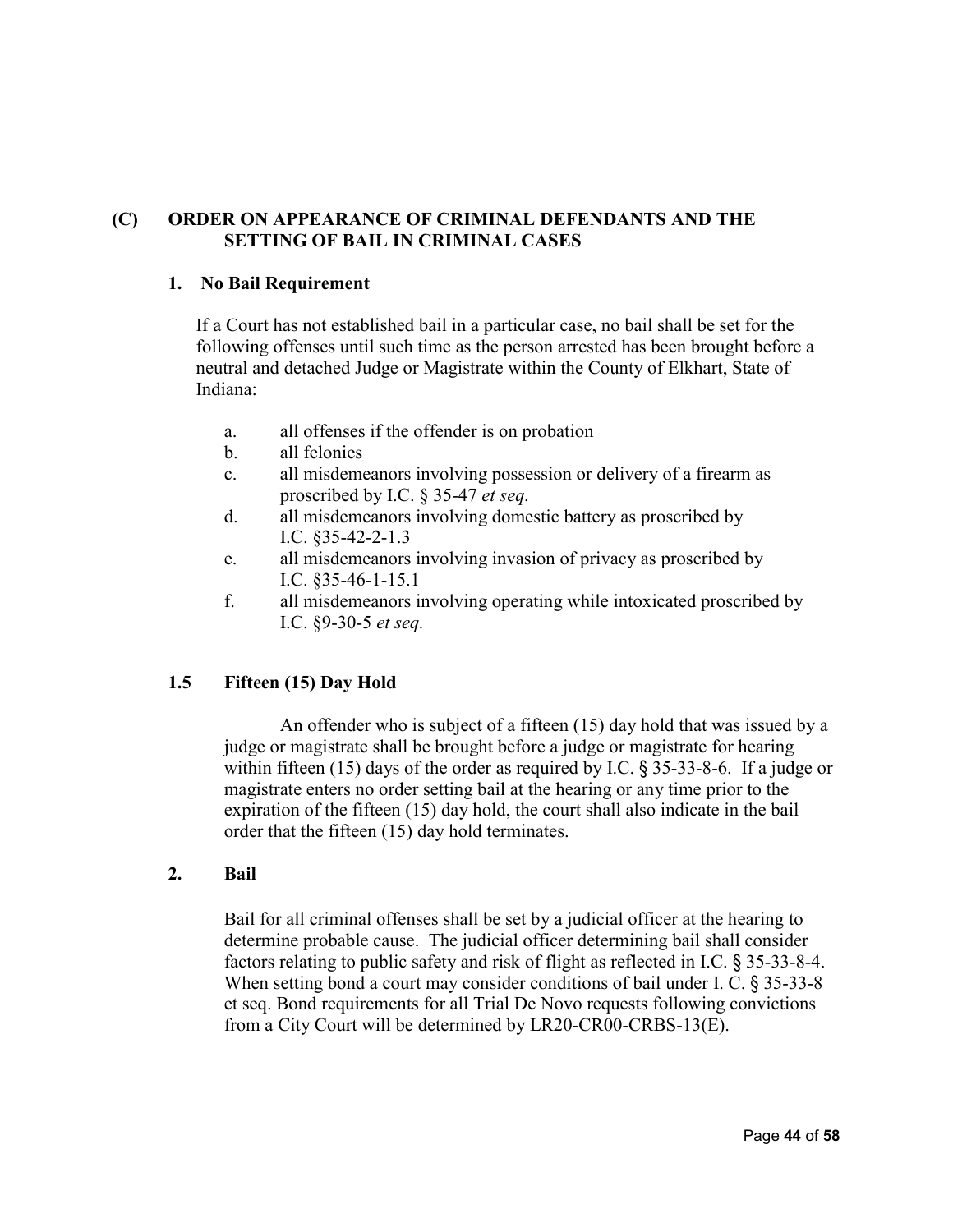# **3. Consideration of Local Rule 13 for fixing amount of bail**

In fixing the amount of bail in a give case, that judicial officer may consider the Elkhart County Criminal Bail/Bond schedule, as embodied in LR20-CR00-CRBS Rule 13. Notwithstanding the foregoing, it is emphasized that such schedule is advisory in nature, and shall not be construed as limiting the authority of any judicial officer to fix bond in any amount which he or she deems to be appropriate in any given cause.

#### **4. Surety requirement**

On all cases involving the posting of bail through a surety, a person shall not be released on bail until the bail bond agent certifies that he or she has verified that the information provided to the bail bond agent regarding identification and address of the person is accurate and reliable. On all misdemeanor and Level 6 Felony cases, a 10% cash bond shall be allowable, unless otherwise ordered by the Court.

#### **5. Notice regarding Initial Hearing**

A person who has posted bail prior to his or her appearance in court for an Initial Hearing shall be informed of his or her Initial Hearing date, time and location, and that failure to appear as directed will result in a revocation of bail and the issuance of an arrest warrant for failure to appear.

#### **6. Alcohol related charges**

No bail shall be allowed for persons arrested on alcohol related charges if release of s aid person is otherwise prohibited by law (See I.C. §35-33-1-6)

# **7. Duty of recording bail information**

All original documentation regarding the posting of bail shall be submitted to the Court where the particular offense is filed and the Clerk of the Court shall be responsible for entering the information on the Chronological Case Summary (CCS).

If criminal charges have not been filed, the original documentation regarding the posting of bail shall be submitted to the Court that dockets the finding of probable cause for the arrest and shall also be entered by the Clerk of the Court in the CCS.